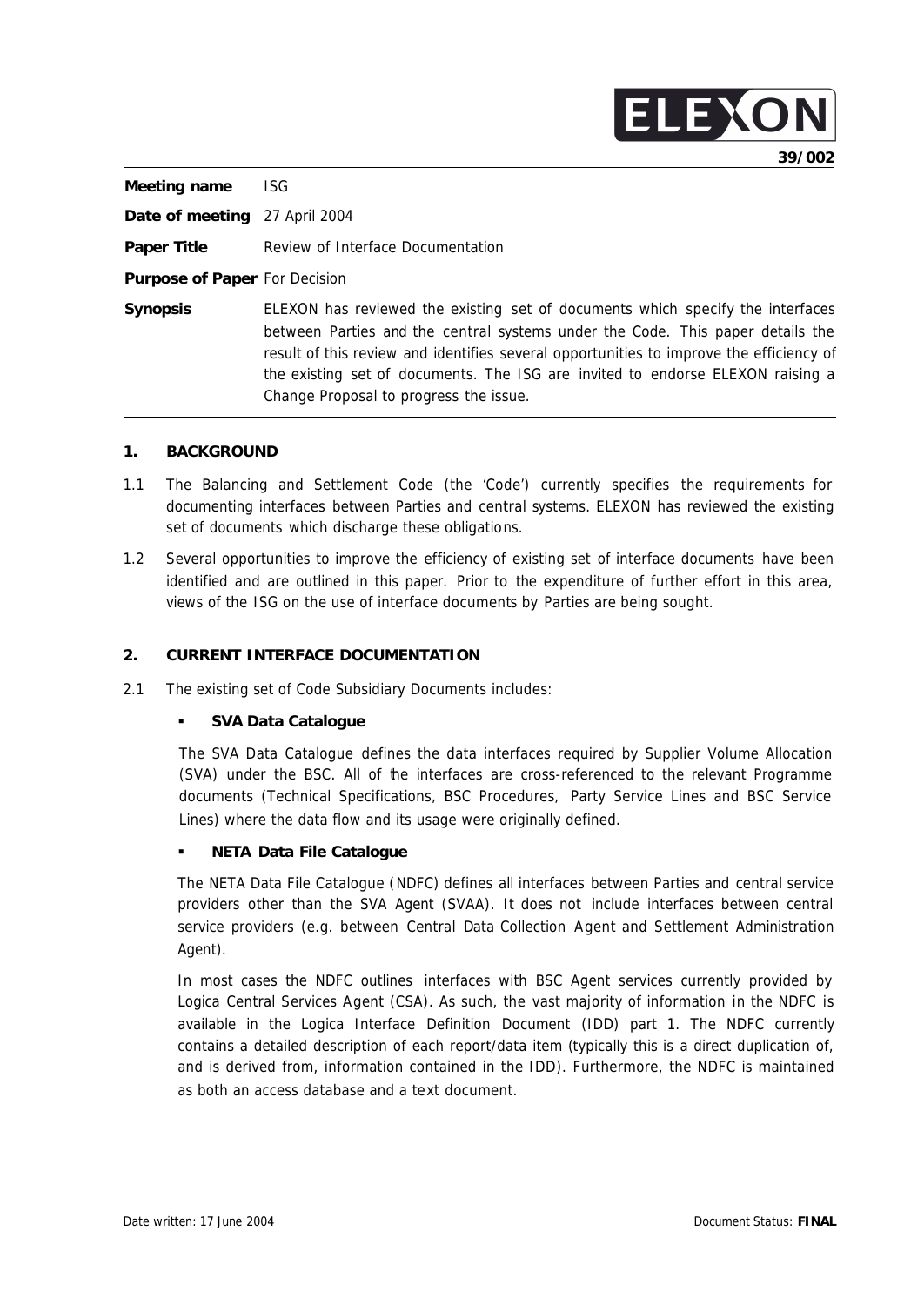# ß **Reporting Catalogue**

The Reporting Catalogue is a stand alone document which outlines the data items within each of the reports in Section V of the Code. The Reporting Catalogue also covers other items which are reported, for example Code parameters set by the Panel and available on the BSC Website.

The Reporting Catalogue performs two main functions. Firstly, the Reporting Catalogue provides a high level summary of all the reporting requirements in the Code (the scope of this is wider than that of the Data Catalogues as it includes, amongst other things, BSCCo reporting and Panel set parameters). Secondly, the Reporting Catalogue provides a link between Code reporting obligations and defined flows and data items. As such, much of the information contained in the Reporting Catalogue is a high level duplication of information in the NDFC and IDD.

# **3. ISSUES IDENTIFIED**

- 3.1 Having reviewed the existing interface documentation, ELEXON have identified several opportunities for improved efficiency in this area.
- 3.2 Currently there is significant duplication of information between the NDFC and the IDD. The majority of interfaces described in the NDFC are covered in detail within the IDD. This results in a duplication of effort by ELEXON when changes to reports/data items are required (as both the NDFC and the IDD must be updated). In addition, Parties are required to maintain and cross review to ensure consistency between the two documents. It is ELEXON's understanding that Parties use the IDD as the primary source of CSA interface information. Reducing any duplication of information between the NDFC and IDD would offer an efficiency benefit (both in terms of the maintenance effort required by Parties and reduced central system implementation costs for reporting changes).
- 3.3 Central service provider to central service provider interfaces are not covered in the NDFC. At present this information is defined in one or more places for each Central Service provider and, as Central Service providers each have there own interface definitions, inconsistencies can arise (for example the IDD and the SVAA Data Catalogue both define flows between CSA and SVAA). However, it should be noted that this current arrangement is consistent with Code obligations, which only require the NDFC to specify interfaces between BSC Agents and Parties. Expanding the scope of the NDFC to include Central Service provider to Central Service provider flows would ensure that a definitive source exists for all flows.
- 3.4 The Reporting Catalogue currently provides the only link between Code reporting obligations and actual electronic flows. However, in its current form, the document is not particularly effective. The level of detail is insufficient for system design purposes and there is no Data Catalogue cross reference to the relevant report (where such information is available). It should be noted that the Reporting Catalogue outlines data flows not covered in the NDFC (for example BSCCo reporting). However, this suggests a requirement to expand the NDFC rather than a purpose for a separate Reporting Catalogue. There is also a significant duplication of information between the Reporting Catalogue and the IDD.

# **4. SOLUTIONS**

4.1 ELEXON have identified two possible changes to the existing baseline which could improve the efficiency of the existing document suite. One of these would require a Code Modification whilst the other could be progressed via a Change Proposal.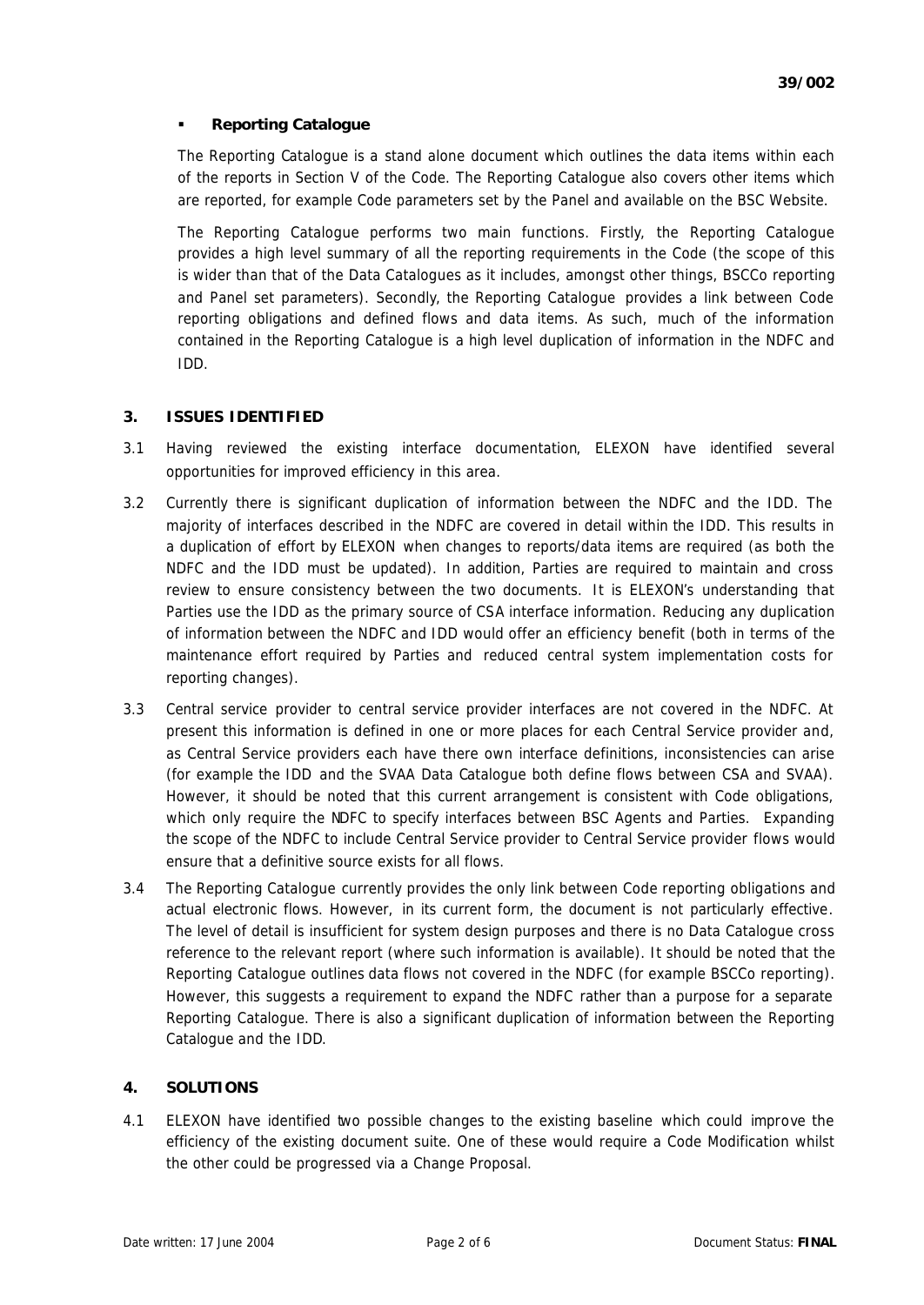- 4.2 These two potential solutions, considered further in Annex 1, are as follows:
	- **Solution 1** Full review of the existing interface documentation. Merging of the NDFC, Reporting Catalogue and IDD documents to produce a single definitive source of interface information; and
	- **Solution 2** Rationalisation of the NDFC and Reporting Catalogue to minimise duplication of information contained in the IDD.

# **5. ANALYSIS SOLUTION 1- FULL REVIEW OF THE EXISTING SET OF INTERFACE DOCUMENTS**

- 5.1 Solution 1 would address all the issues identified and would provide a definitive source of interface information. It would also reduce the duplication present in the existing baseline. However, a Code Modification would be required to merge the NDFC and Reporting Catalogue (as the Code currently specifies separate documents for these).
- 5.2 Changes to the baseline required to implement this solution would have a significant impact on the existing baseline and the implementation cost would be relatively high. Furthermore, the impact on the working practices of Parties could be significant, as they would be required to use a new set of interface documents.
- 5.3 It is ELEXON's view that the cost of this solution could not be justified purely on the central systems benefits. Therefore, a significant industry cost benefit and support from Parties would be needed to justify implementation of this solution.
- 5.4 Although this approach is not recommended by ELEXON, it remains open for a Party to raise a Modification Proposal in this area.

# **6. ANALYSIS SOLUTION 2- RATIONALISATION OF THE NDFC AND REPORTING CATALOGUE**

- 6.1 Solution 2 would not address all the issues identified. However there would be a significant reduction in the duplication of information present in the existing baseline. Furthermore, as this approach does not require supporting Code changes, ELEXON could raise a Change Proposal to progress this solution.
- 6.2 Implementation of solution 2 would not have a significant impact on the existing baseline. All documents would be retained, although the duplication of information would be reduced. As outlined in Annex 1, *t* has been estimated that, in terms of central system costs, solution 2 would pay for itself after two significant releases of the BSC Systems (in which both the NDFC and Reporting Catalogue are impacted). As such, the central cost analysis is not considered to be restrictive.
- 6.3 In addition to central system savings, there is an opportunity for benefits in terms of Party effort, as Parties' effort required for maintenance and review would be reduced. The extent of any savings in this area would be established during the Change Proposal process but initial views are being sought from ISG.
- 6.4 The impact on the working practices of Parties is not thought to be significant, as the IDD would continue to be the main source of CSA interface information. This is based on the assumption Parties currently use the IDD as the primary source of CSA interface information. However, if Parties are currently utilising the NDFC as the primary source of interface information it is unlikely the changes being considered would gain support during the Change Proposal process. As there will be a cost associated with progressing the required Change Proposal, ELEXON are seeking initial views in this area prior to raising a Change Proposal.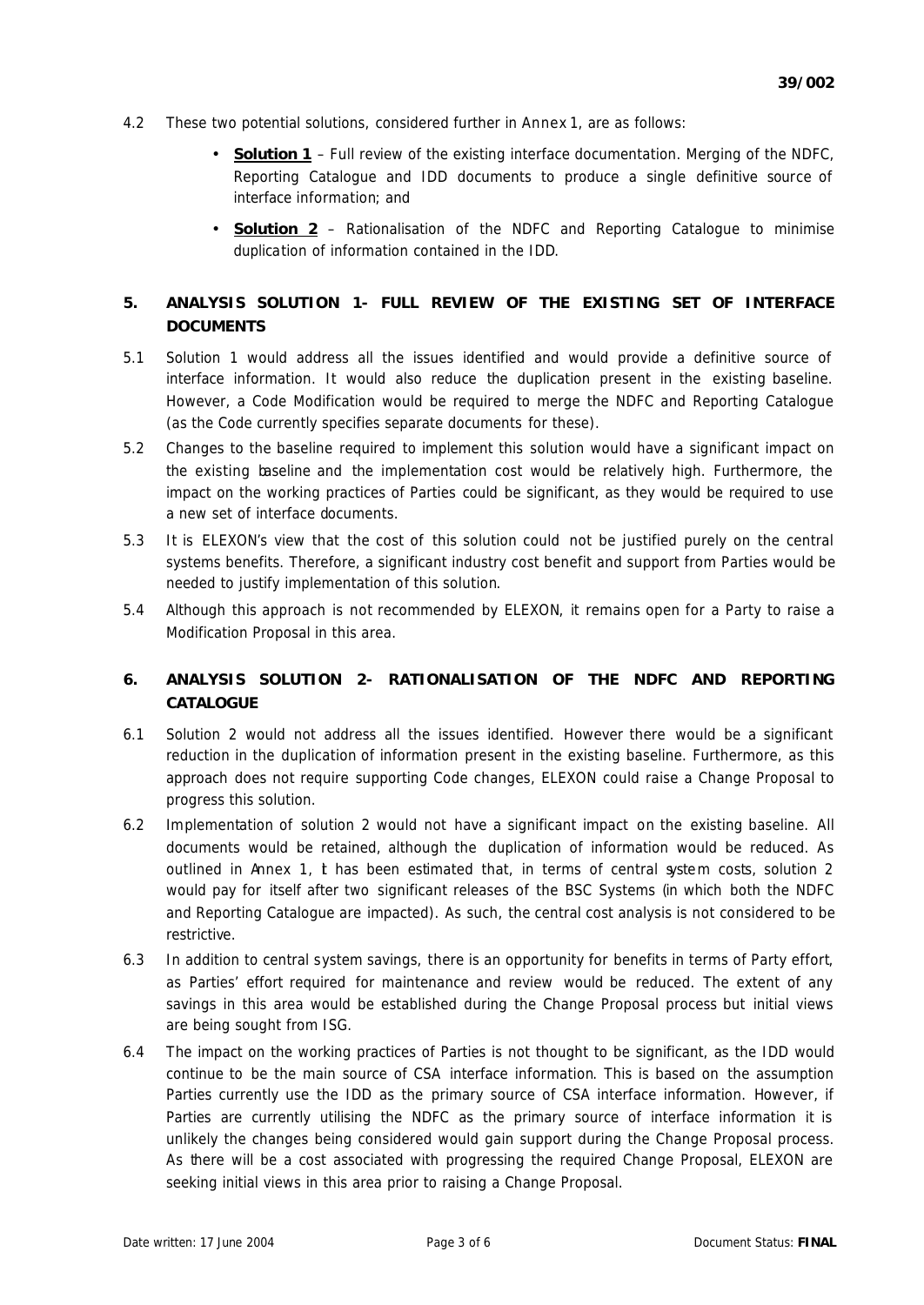6.5 In light of the above analysis, ELEXON are seeking views of the ISG as to whether further effort should be expended in order to progress solution 2 as a Change Proposal.

## **7. CONCLUSIONS AND WAY FORWARD**

- 7.1 An opportunity to improve the efficiency of existing baseline via rationalisation of the current set of interface documentation has been identified.
- 7.2 ELEXON are of the view that the potential changes should only be progressed to Change Proposal status if the ISG is of the opinion that there is a potential benefit worth further consideration. Therefore, ELEXON are seeking the views of ISG prior to raising a CP to progress potential changes to the interface documentation.

#### **8. RECOMMENDATION**

## **8.1 ISG is invited to:**

- **a) NOTE the results of ELEXON's review of the existing interface documentation;**
- **b) COMMENT on Parties' current use of interface documentation, as set out in 6.3 and 6.4; and**
- **c) ENDORSE the raising of a Change Proposal by ELEXON to consider further changes to the existing interface document set.**

## **Thomas Bowcutt**

#### **ELEXON Change Delivery**

#### *List of enclosures*

Annex 1- Potential changes to interface documentation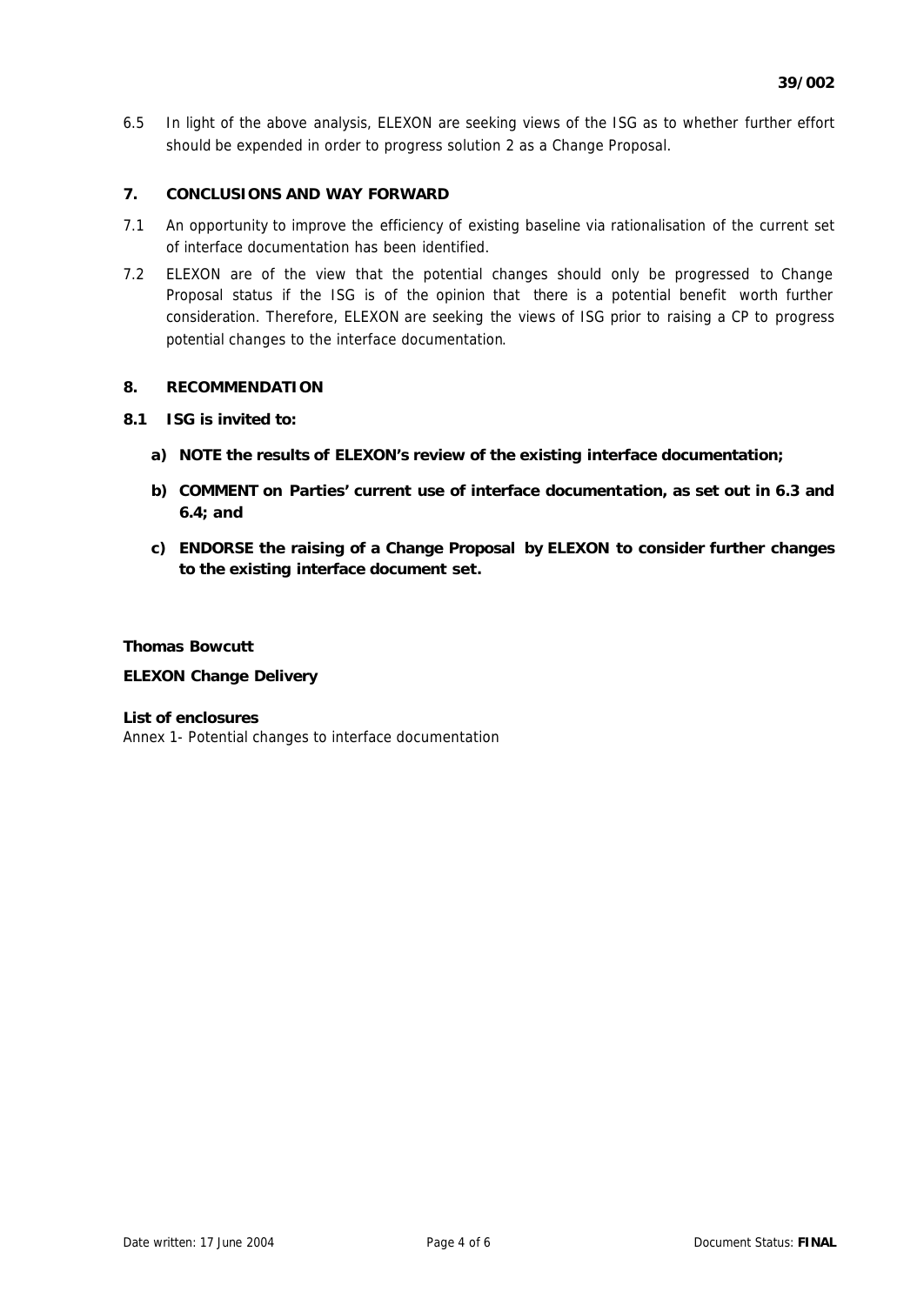# **Annex 1: Potential changes to interface documentation**

#### **Solution 1: Full review of existing interface documentation**

ELEXON have considered the optimum structure for reporting documentation, which could be implemented if full review of the existing set of interface documents were performed. This approach forms solution 1 as follows:

#### **SVA data catalogue:**

Under solution 1, no changes would be proposed to the SVA Data Catalogue.

## **NETA Data File Catalogue:**

The NDFC would be split into two parts, NDFC Part 1 and NDFC Part 2.

The NDFC Part 1 would deal with all interfaces between Parties and BSC Agents/ Transmission Company (excluding SVAA). This would be similar to the current document however the following changes would be incorporated:

- a. Instead of including the detailed report/ data item specification a cross reference would be included to the appropriate interface specification where these flows were originally defined. In most cases this would be the IDD. This would remove the requirement to update both the NDFC and IDD when implementing reporting changes. It would also reduce the requirement for cross review between the IDD and NDFC. The revised structure would include the capability to define the flow in the case that no other interface specification exists.
- b. Where an individual report or data item is covered in one or more interface specifications each of these will be cross referenced within the NDFC. The NDFC would also specify which document provides the definitive reference.
- c. The scope of NDFC would be expanded to include reports currently outlined in the Reporting Catalogue but not covered in the NDFC (in particular BSCCo reporting). Furthermore, the cross link between Code reporting requirements and the actual data flows would be specified in the NDFC (thus fulfilling the functionality currently provided by the Reporting Catalogue).

The NDFC Part 2 would deal with interfaces between central service providers. The NDFC Part 2 would be structured as per the NDFC Part 1 and would reference the relevant Interface specification as required (typically this would be the IDD pt2).

These changes would require a significant restructuring of the NDFC and would potentially require a supporting Code change.

#### **IDD:**

The IDD would be unchanged but as a consequence of changes to the NDFC (i.e. removal of detailed report/ data item specification and replacement with a cross references) the IDD would effectively become part of the NDFC. As the IDD is currently a configurable item and hence under the same change control as a Code Subsidiary Document this is a minimal change.

#### **Reporting Catalogue:**

The Reporting Catalogue would be merged into the NDFC such that the Code reporting obligations and associated data items would be cross referenced to the relevant interfaces. This would serve two purposes. Primarily it would reduce the effort required to maintain what is, in its present form, a potentially redundant document. Secondly, it would provide a direct cross reference between interface definitions and Code reporting requirements within a single document, functionality not provided within the current suite of documents. This change would require a Code Modification to implement.